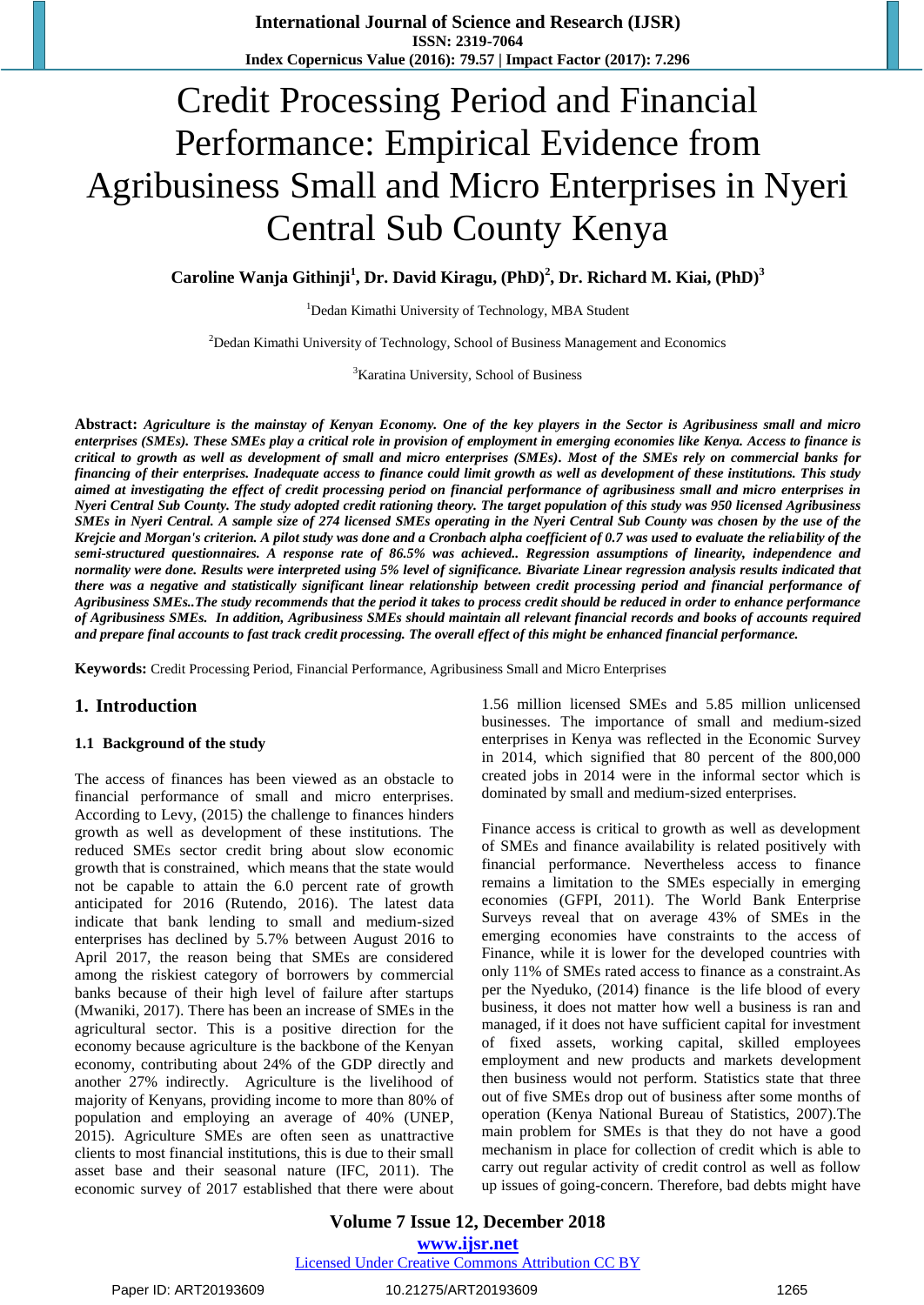a more remarkable impact on SMEs who have a small capital base compared to larger businesses (Ryan, 2014).

### **1.2 Statement of the Problem**

SMEs are the backbone to an emerging economy like Kenya as they provide about 45% of employment in economies like Kenya (OECD, 2017). When the Agribusiness SMEs do not financially perform well, they are not able to provide the general public with the needed goods and services. Oketch (2007) performed a research on sixteen financial institutions to establish the demand and supply of credit to the sector of SMEs. This research showed that the demand and supply for credit have been on the rise ever since 1991. It's obvious that majority of the SMEs are not able to meet the required conditions by financial institution like the required collateral and this leads to limited access to finance (Kihimbo, [2012\)](https://innovation-entrepreneurship.springeropen.com/articles/10.1186/s13731-016-0041-0#CR35). Another challenge faced Agribusiness SMEs when attempting access to credit is information asymmetry. This is because they are not able to prove the value and quality of their investment projects to the financial institutions. Similarly, some of the Agribusiness SMEs are not enlightened in keeping proper books of accounts and therefore they are not able to give credible financial information to the financial lenders. According to Oketch (2007) demand for information asymmetry and collateral from SMEs is only met by a small percentage of the SMEs. There is a possibility that due to this, there arises a delay in credit processing period. The effect of this is that the Agribusiness SMEs will have limited access to funds from Lender. This research evaluated the effect of credit processing period on the financial performance of Agribusiness SMEs in the Nyeri Central Sub County.

### **1.3 Objectives**

The objective was to evaluate the effect of credit processing period on the financial performance of Agribusiness SMEs in the Nyeri Central Sub County.

### **2. Literature Review**

### **2.1 Credit Rationing Theory**

One of the most important theories that focused on financing gap analysis is the Credit Rationing Theory by Stiglitz & Weiss (1981). Stiglitz and Weiss (1981) argued that information asymmetry is one of the reason why SMEs have constrained access to finance. They argued that only SMEs know their real financial structure, the real strength of the investment project and the effective intention to repay the debt, that is, firms have superior private information (asymmetric information). Hence, the bank manager makes decisions under asymmetric information, and operates under a moral hazard and adverse selection risk. Stiglitz and Weiss (1981) explained the choice among different financing sources under conditions of asymmetric information and credit rationing. Asymmetric information can lead to credit rationing conditions by modifying the risk-return distribution; this fact encourages banks to refuse capital for investments and produces divergence between capital demand and supply (Alfo & Trovato, 2006). Constrained access to finance derived from financial institutions' credit rationing behavior might not be efficient because managers work under conditions of asymmetric information.

This may result in less profitable investments getting financed while more profitable investments are being left out and thus resulting in adverse selection and moral hazard risks. Therefore, asymmetric information can explain asymmetric of credit among firms with identical characteristics, the lenders not being aware of the exact bankruptcy likelihood for the firms, know only that this likelihood is positive and therefore choose to increase debts' cost. Start-up small firms are more likely to be affected by information asymmetry problems. Deakins, North,Baldock and Whittam (2007) argued those information asymmetries are more acute in new and technology-based propositions. They argued at an early stage, information is limited and not always transparent and assets are often knowledge based exclusive associated with the founding entrepreneur. Especially with manufacturing and technology based firms, entrepreneurs may be reluctant to provide full information about the opportunity because of concerns that disclosure may make it easier for others to exploit. There are some categories of SMEs that will face additional problems due to lack of security, such as young entrepreneurs or those from deprived areas. In addition, there may be asymmetries arising from location as well as sector. For example, owners of SMEs in rural environments may face difficulties with access to bank finance. Small firms are more likely to be rationed because they are viewed as particularly risky. According to Atieno, (2008) also pointed out that access to credit by borrowers is affected mainly by credit rationing behavior of lending institutions who used descriptive statistics to analyze the role of institutional lending policies of formal and informal credit institutions in determining access to and uses of credit facilities by small-scale entrepreneurs in Kenya.

### **2.2 Credit Processing Period and Financial Performance of Agribusiness SMEs**

Oketch (2007) performed a research on sixteen financial institutions to establish the demand and supply of credit to the sector of SMEs. This research showed that the demand and supply for credit have been on the rise ever since 1991. Most of the conditions required by financial institutions like guarantee prerequisites should not really restrain Agribusiness SMEs and the poor in acquiring credit (Atieno, 2008). The prerequisites are required at the initial stages of credit application from commercial bank; therefore this means that the processing of the credit does not go on without the fulfillment of the requirements.

Accessing funding from financial institution in form of credit isn't easy and particularly within a short notice in case of an urgent situation. In line with a survey carried out by Central Bank of Kenya (CBK, 2016), the period of funding has actually been increased, this is because the SMEs are categorized as high risk borrowers. There are also hidden charges that make the funding very expensive for Agribusiness SMEs.

According to Sengupta's (2011) financial institutions not only rely on an SMEs creditworthiness to extend finance but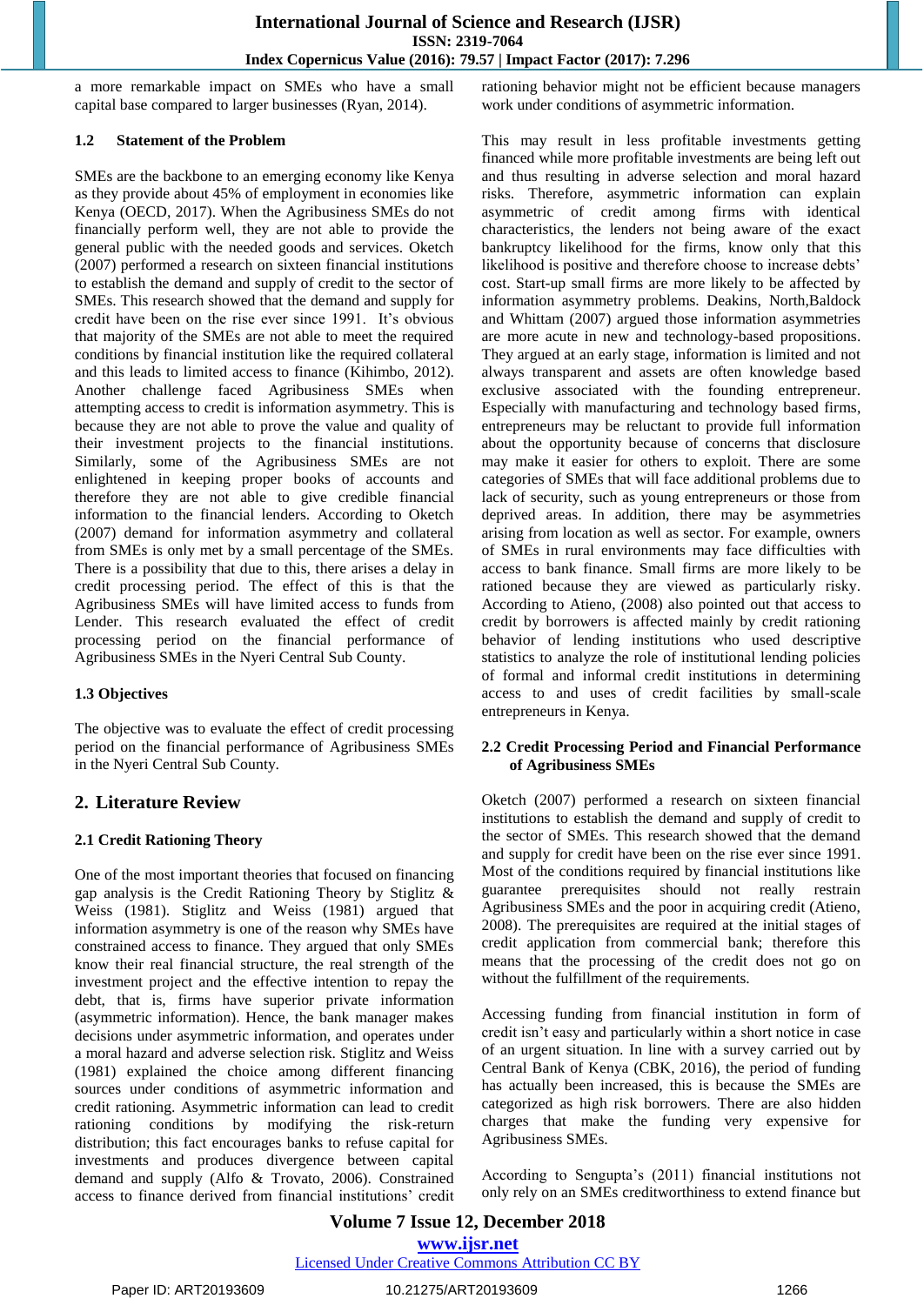also get information from other investor which create trust. Additionally, networks with financial lenders, connections with other businesses and enterprises relations as well assist in the promotion of access to financial services (Atieno, 2008). Bearing in mind that the SMEs are classified as high risk borrowers; financiers take time to evaluate these networks and this leads to delays credit processing. According to Oketch (2007) demand for information from SMEs is only met by a small percentage to the SMEs requirements due to the various factors like lack of adequate collateral, information asymmetry. These requirements cause a delay in credit processing period and affect most Agribusiness SMEs financial performance. These delays in funding reduce the performance of Agribusiness SMEs.

When the Agribusiness gets good networks the financial lender would have trust in lending the SME and the funding would not be delayed causing the financial performance of the SME to improve and hence profitability. Also problems of cash liquidity become eliminated.

### **2.3 Conceptual Framework**

The conceptual framework of the study is presented in Figure 2.1 it is an indicative of the Effects of Credit Processing Period on Financial Performance of Agribusiness Small and Micro Enterprises in Nyeri Central Sub County Kenya.



**Figure 2.1:** Conceptual Framework

### **3. Research Methodology**

The researcher adopted a descriptive research design to conduct the research. According to Cooper & Schindler (2011), descriptive research design defines people, questions, surveyed as well as the analysis method before the start of data collection. Therefore the research focuses on what is' t he effects of the credit processing period on the financial performance of small and micro enterprises in agribusiness Nyeri Central Sub County Kenya.The study targeted licensed SMEs owners in the Agribusiness sector in the Nyeri Central Sub County. According to Nyeri County records for 2014 there were 950 licensed Agribusiness SMEs in Nyeri Central Sub County. The researcher used stratified sampling to select a sample size for the study. A stratified sampling technique was undertaken by dividing population in strata representing agro vets, Open air Market hawkers, Poultry farmers, Cattle farmers, Goat farming. Sample size proportions were arrived at by determining 29% of the target population from each of the SMEs category as depicted in table.

| <b>Table 3.1:</b> Sample Size Classified in Stratas |
|-----------------------------------------------------|
|-----------------------------------------------------|

| <b>Agribusiness SMEs Group</b> | <b>Target Population</b> | Sample Size |
|--------------------------------|--------------------------|-------------|
| Agro vets                      |                          |             |
| Open air Market hawkers        | 396                      | 114         |
| Poultry farmers                | 203                      | 58          |
| Cattle farmers                 | 99                       | 29          |
| Goat farming                   | 155                      | 45          |
| <b>Total</b>                   | 950                      | 274         |

Sample size of 274 SMEs owners was considered adequate representation the entire population of the study. The study used a questionnaire as the primary data collection and secondary data tools. Questionnaires were used because they generate data that is straight forward and allows quick analysis (Wellington, 2000; Doodley et.al 2003,). The questionnaire was administered by the researcher and a research assistant. The researcher initially visited the sampled Agribusiness SMEs for introduction, familiarization and getting consent from Agribusiness SMEs to the study. Pilot survey was conducted in order to ascertain the data collection instrument reliability using Cronbach's alpha coefficient  $(\alpha)$  threshold of 0.7 coefficient. The results of the reliability gave the alpha value of 0.794 which implies that data collection instrument was reliable and fit for the purposes of the study.

### **4. Research Findings and Discussion**

### **4.1 Response Rate**

The study targeted two hundred and seventy four (274) respondents operating small and micro enterprises in Agribusiness Nyeri Central Sub County Kenya. The response rate achieved by the study is 86.5% which was very good according to (Mugenda & Mugenda, 2003).

### **4.2 Descriptive Analysis for Financial Performance**

Average Profit after was used to evaluate the performance of the SMEs in the Agribusiness in Nyeri Central Sub-County for the year 2013 to 2016.The findings were summarised in the Table 4.1

| <b>Table 4.1:</b> Average Profit after Tax (Kshs in Millions) |      |         |      |       |                                                  |  |  |
|---------------------------------------------------------------|------|---------|------|-------|--------------------------------------------------|--|--|
|                                                               |      |         |      |       | Year   Minimum   Maximum   Mean   Std. Deviation |  |  |
|                                                               | 2013 | $-3.80$ | 3.60 | .2976 | .61205                                           |  |  |
|                                                               | 2014 | $-.01$  | 3.60 | .3440 | .62222                                           |  |  |
|                                                               | 2015 | $-.12$  | 3.80 | .3465 | .63616                                           |  |  |
|                                                               | 2016 | $-22.$  | 3.20 | .3601 | .78501                                           |  |  |

As shown in Table 4.1, year 2016 had the highest average profit before tax with a mean of 0.3601 million and standard deviation of 0.78501 followed by year 2015 with a mean of .3465 million and standard deviation of .63616. Year 2014 had a mean of .3440 million and standard deviation of .62222 while year 2013 had a mean of 0.2976 million and standard deviation of 0.61205. The trends indicated that average profit after tax has been in an increasing trend for the period between 2013 to 2016. The implication is that SMEs were able to embark on marketing strategies, introduction of new improved and technological products which geared towards increasing sales volume with time and also lead cost savings and economies of scale.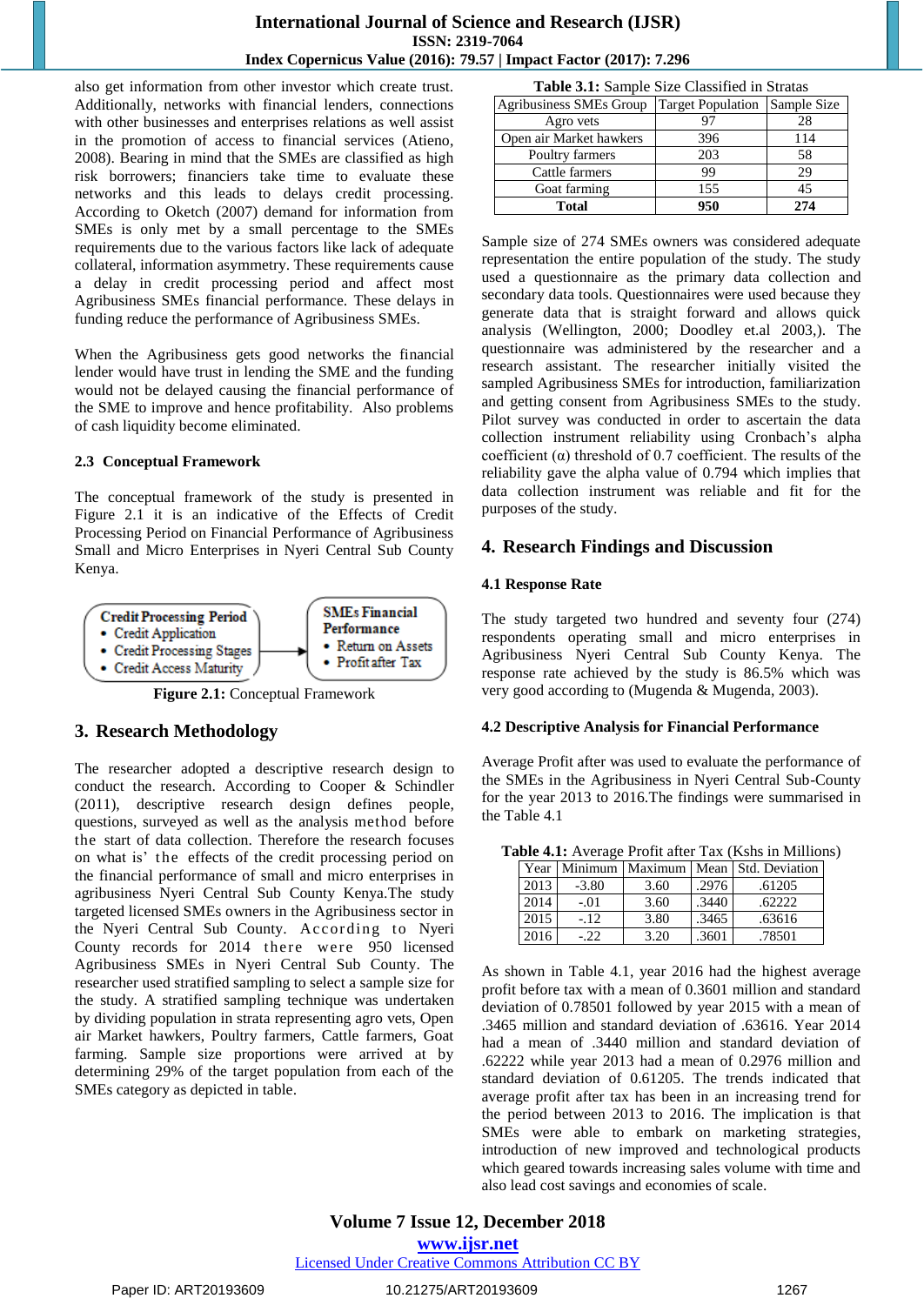### **4.3 Descriptive Analysis for Credit Processing Period**

The study sought to evaluate the effect the credit processing period has on the financial performance of Agribusiness SMEs in the Nyeri Central Sub County. Descriptive statistic was done to determine the effect of credit processing period on financial performance of Agribusiness SMEs. The results of the descriptive statistics were shown in Table 4.2

| Table 4.2: Descriptive Statistic for Credit Processing Period |  |  |
|---------------------------------------------------------------|--|--|
|                                                               |  |  |

| <b>Credit Processing</b>  | SА     | A    | N                   | D   | SD            | Mean | Std.  |
|---------------------------|--------|------|---------------------|-----|---------------|------|-------|
| Period factors            | $(\%)$ | (% ) | (% )                | (%) | (% )          |      | Dev   |
| The conditions required   |        |      |                     |     |               |      |       |
| by financial institutions |        |      |                     |     |               |      |       |
| which are adequate        | 53.2   |      | $32.1$   13.1   1.3 |     | 0.4           | 4.36 | .789  |
| collateral, information   |        |      |                     |     |               |      |       |
| asymmetry affect the      |        |      |                     |     |               |      |       |
| credit processing period  |        |      |                     |     |               |      |       |
| Most SMEs are             |        |      |                     |     |               |      |       |
| categorized as high risk  |        |      |                     |     |               |      |       |
| borrower hence            | 53.2   | 28.7 | 7.6                 |     | $9.3 \pm 1.3$ | 4.23 | 1.021 |
| affecting their credit    |        |      |                     |     |               |      |       |
| processing period         |        |      |                     |     |               |      |       |
| Networks with financial   |        |      |                     |     |               |      |       |
| lenders, connections      |        |      |                     |     |               |      |       |
| with other enterprises    |        |      |                     |     |               |      |       |
| and business              | 41.8   | 44.3 | 8.0                 | 5.1 | 0.8           | 4.21 | .857  |
| associations assist in    |        |      |                     |     |               |      |       |
| reduction of the credit   |        |      |                     |     |               |      |       |
| processing period.        |        |      |                     |     |               |      |       |

As indicated in Table 4.2, most of the respondents reported that the conditions required by financial institutions like adequate collateral, information asymmetry affect the credit processing period with a mean score of 4.36 and a standard deviation of 0.789. The respondents also indicated that most SMEs are categorized as high risk borrower hence affecting their credit processing period with a mean score of 4.23 and a standard deviation of 1.021. Networks with financial lenders, connections with other enterprises as well as business relations assist in reduction of the credit processing period had a mean score of 4.21 and a standard deviation of 0.857.

The finding of the study asserts earlier finding by Porteous, Collins & Abrams (2010), who noted that credit processing period in Japan lead to reduced loan applications. IFC (2010) noted that firms with adequate access to capital are capable of exploiting growth as well as opportunities of investment. It concluded that aggregated economic performance can be enhanced by increasing the access of adequate capital. In line with a survey carried out by Central Bank of Kenya (CBK, 2016), the period of funding has actually been increased this is because the SMEs are categorized as high risk borrowers. Sengupta's (2011) also noted that financial institutions not only rely on an SMEs creditworthiness to extend finance but also get information from other investors which create trust.

### **4.4 Test of Regression Assumption**

Before running a model of regression tests of pre-estimation as well as post estimation were carried out. The tests of preestimation carried out in this case were the multicollinearity test whereas the tests of post estimation were normality test. These tests are normally conducted to avoid false regression results from being attained.

### **4.5 Normality Test for Financial Performance**

A Q-Q test for normality was performed on the dependent variable (financial performance) to determine normality; the output of normal Q-Q plot was used. For data that are normally distributed, the data points are close to the diagonal line (Scott et al 2011). The results presented in Figure 4.1. Shows a flow of data points close to the diagonal line therefore the data appear to be normally distributed.

**Normal Q-Q plot of SME's Financial Performance**



**Figure 4.1:** Normal Q-Q plot for Financial Performance

### **4.6 Linearity Test**

In order to conduct correlation analysis the set of items that measured credit processing period variable were aggregated by computing the average. The findings of the correlation analysis as shown in Table 4:3 indicated that credit processing period had negative and significant effect on SMEs Financial Performance with  $r = -0.275$ , p value 0.000  $< 0.05$  at 0.05 significance level.

**Table 4.3:** Correlation Test Results

|            |                     | <b>SMEs Financial Performance</b> |
|------------|---------------------|-----------------------------------|
| Credit     | Pearson Correlation | - **                              |
| processing | $Sig. (2-tailed)$   | 000                               |
| period     |                     | $2^{\sim}$                        |

### **4.7 Test of Independence**

In statistics, the Durbin–Watson statistic is a test statistic used to detect the presence of autocorrelation. According to Durbin and Watson (1971), the statistic ranges from 0 to 4 with 0 indicating positive autocorrelation and 4 indicating negative correlation. A value of 2 or nearing 2 indicates that there is no autocorrelation. The researcher conducted Durbin Watson test to check the autocorrelation of variables. The Durbin–Watson statistic test results generated statistic value of 1.109 as presented in Table 4.4.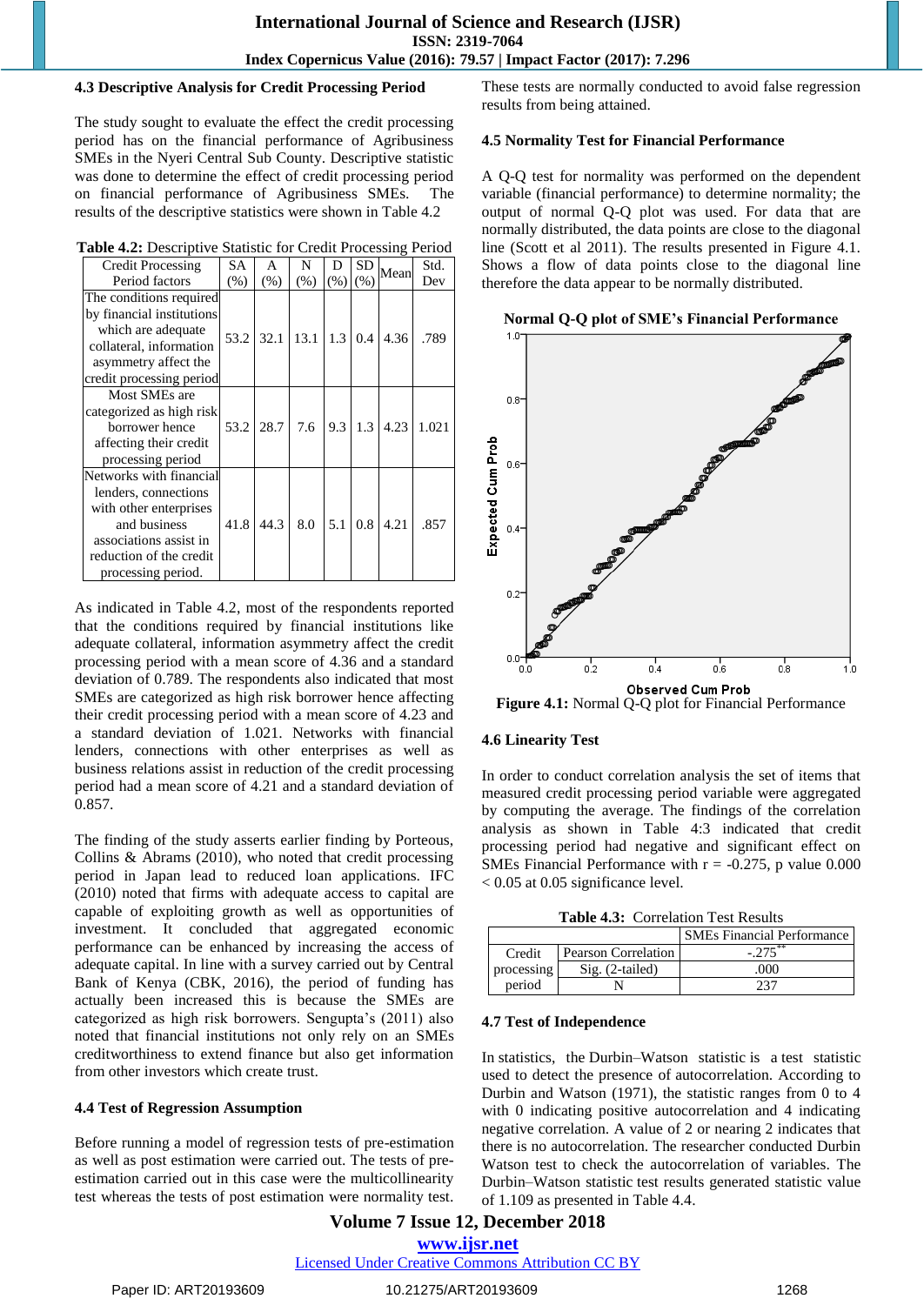| <b>Table 4.4:</b> Durbin–Watson Statistic Test Results |                         |  |  |  |
|--------------------------------------------------------|-------------------------|--|--|--|
| Variables                                              | Durbin-Watson Statistic |  |  |  |
| <b>Credit Processing Period</b>                        | 1.109                   |  |  |  |

### **4.8 Credit Processing Period and Financial Performance of SMEs**

The results of multiple linear regression analysis were shown in Table 4.5 to 4.7

**Table 4.5:** Model Summary for Credit Processing Period

| Model                                               | $\mathbb{R}$   | R Square |       | Adjusted Std. Error of<br>R Square the Estimate |  |  |
|-----------------------------------------------------|----------------|----------|-------|-------------------------------------------------|--|--|
|                                                     | $.275^{\rm a}$ | .075     | .072. | .83479                                          |  |  |
| a. Predictors: (Constant), Credit Processing Period |                |          |       |                                                 |  |  |

The R value of 0.275 indicated that there was a linear correlation between credit processing period and financial performance. The value of  $\mathbb{R}^2$  showed the independent variables explanatory power of 0.075. This denotes that credit processing period explains 7.5% of the changes in SMEs Financial Performance.

|                                                   | Table 4.6: ANOVA for Credit Processing Period       |                |     |        |        |                   |  |
|---------------------------------------------------|-----------------------------------------------------|----------------|-----|--------|--------|-------------------|--|
|                                                   | Model                                               | Sum of         | df  | Mean   | F      | Sig.              |  |
|                                                   |                                                     | <b>Squares</b> |     | Square |        |                   |  |
|                                                   | Regression                                          | 13.373         |     | 13.373 | 19.190 | .000 <sup>b</sup> |  |
| -1                                                | Residual                                            | 163.766        | 235 | .697   |        |                   |  |
|                                                   | Total                                               | 177.139        | 236 |        |        |                   |  |
| a. Dependent Variable: SMEs Financial Performance |                                                     |                |     |        |        |                   |  |
|                                                   | b. Predictors: (Constant), Credit Processing Period |                |     |        |        |                   |  |

The ANOVA showed an F statistic value of 19.190 at pvalue of 0.000. This implies that the model was significant at 5% level of significance. According to Oketch (2007) demand for information from SMEs is only met by a small percentage to the SMEs requirements due to the various factors like lack of adequate collateral, information asymmetry. These requirements cause a delay in credit processing period and affect most Agribusiness SMEs financial performance.

| Table 4.7: Coefficients for Credit Processing Period |  |
|------------------------------------------------------|--|
|------------------------------------------------------|--|

|  | Model                                             | <b>Unstandardized Coefficients</b> |            | <b>Standardized Coefficients</b> |  | Sig. |  |  |  |
|--|---------------------------------------------------|------------------------------------|------------|----------------------------------|--|------|--|--|--|
|  |                                                   |                                    | Std. Error | <b>Beta</b>                      |  |      |  |  |  |
|  | (Constant)                                        | 4.897                              | .232       |                                  |  |      |  |  |  |
|  | Credit Processing Period                          | $-.232$                            | .053       | $-.275$                          |  |      |  |  |  |
|  | a. Dependent Variable: SMEs Financial Performance |                                    |            |                                  |  |      |  |  |  |

The results of coefficient indicated that there was a negative and significant linear relationship between credit processing period and financial performance of Agribusiness SMEs. This was because the p-value was 0.000 was less than 0.05. This implies that increasing the credit processing period by one unit would lead to a decrease of SMEs Financial Performance by 0.232. From Table 4.21, the equation of bivariate linear regression model fitted by the use of the unstandardized coefficients is; Y = 4.897 - 0.232CPP +  $\varepsilon$ . Atieno (2008), noted that with the strict conditions have lead to much delay in funding to the Agribusiness SMEs. This delay was found to affect the financial performance of Agribusiness SMEs.

### **5. Summary, Conclusion and Recommendations**

### **5.1 Conclusion and Recommendations**

The study also revealed that credit processing period had a negative and statistically significant effect on financial performance of Agribusiness SMEs when considered alone and when combined with other variables considered in the study. The study therefore conclude that financial institutions should appraise and disburse credit within reasonable time to ensure that Agribusiness do not lose business opportunities due to prolonged delay in loan processing hence affecting their financial performance adversely

### **5.2 Suggestions for Further Research**

This research makes a significant contribution in our understanding by establishing the role and effects of the financial drivers on the financial performance of small and micro enterprises in agribusiness Nyeri Central Sub County Kenya. Arising from this research, the researcher makes several recommendations for further research. Conduct a research focusing on the benefits of the financial drivers to the financial institutions. Future researchers might as well adopt a case study research design for other sector other than Agribusiness sector that would further add value in understanding the effects of the financial drivers on financial performance. This study considered three variables, collateral requirement, customer information requirements and credit processing period on the financial performance of Agribusiness SMEs. Future researchers should also focus on other types of composite variables that may affect financial performance of SMEs.

### **References**

- [1] Atieno, P., (2008) Capital and Performance of Small Enterprises in Kenya, in Small Enterprises*: Flexibility and Networking in an African Context Longhorn Kenya Ltd. (MBA Thesis)*
- [2] CBK. (2016). Banking Amendment Act No. 25
- [3] Cooper, D. R., & Schidler, P. S., (2011). Business Research Methods:  $10^{th}$  edition *McGraw-hill, New Delhi India.*
- [4] David, P., Collins, D., & Abrams. J., (2010).Interest Rate Policy.*Policy Framing Note 4, Financial Access Initiative.*
- [5] Doodley, L. M., & Linder, J. R., (2003). The handling of non-response error, *Human Resource Development Journal,* Vol 14*.*
- [6] Durbin, J.; Watson, G. S. (1971). "Testing for serial correlation in least squares regression.III". *Biometrika. 58 (1): 1–19. doi:10.2307/2334313*

## **Volume 7 Issue 12, December 2018**

Licensed Under Creative Commons Attribution CC BY